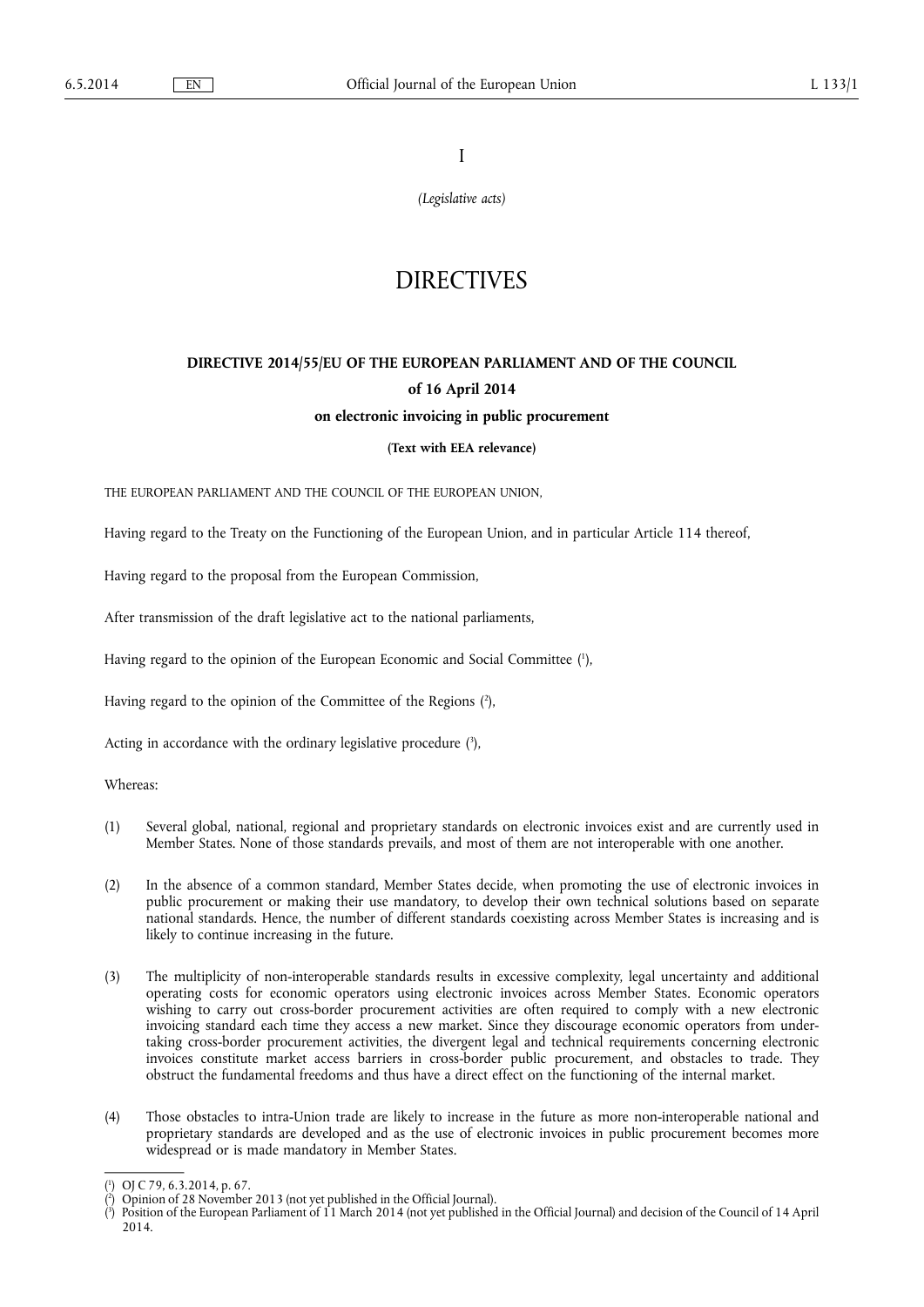- (5) The obstacles to cross-border trade deriving from the co-existence of several legal requirements and technical standards on electronic invoicing and from the lack of interoperability should be removed or reduced. In order to achieve that objective, a common European standard for the semantic data model of the core elements of an electronic invoice (the 'European standard on electronic invoicing') should be developed. The standard should set out and describe the core elements which an electronic invoice must always contain, thus facilitating the sending and receipt of electronic invoices between systems based on different technical standards. Provided that they do not conflict with this European standard, existing national technical standards should neither be replaced, nor should their use be restricted, by this standard, and it should remain possible to continue to apply them in parallel with the European standard.
- (6) By ensuring semantic interoperability and improving legal certainty, this Directive will promote the uptake of electronic invoicing in public procurement, thereby allowing Member States, contracting authorities, contracting entities, and economic operators to generate significant benefits in terms of savings, environmental impact, and reduction of administrative burdens.
- (7) The benefits of electronic invoicing are maximised when the generation, sending, transmission, reception and processing of an invoice can be fully automated. For this reason, only machine-readable invoices which can be processed automatically and digitally by the recipient should be considered to be compliant with the European standard on electronic invoicing. A mere image file should not be considered to be an electronic invoice for the purpose of this Directive.
- (8) The goal of interoperability is to allow for the presentation and processing of information in a consistent manner between business systems, regardless of their technology, application or platform. Full interoperability includes the ability to interoperate on three distinct levels: in terms of the content of the invoice (semantics), the format or language used (syntax), and the method of transmission. Semantic interoperability implies that the electronic invoice contains a certain amount of required information, and that the precise meaning of the exchanged information is preserved and understood in an unambiguous manner, independently of the way in which it is physically represented or transmitted. Syntactic interoperability implies that the data elements of an electronic invoice are presented in a format which can be exchanged directly between the sender and recipient and processed automatically. Syntactic interoperability can be ensured in one of two ways, namely through the use of a common syntax or by means of mapping between different syntaxes.
- (9) There are a large number of syntaxes in use. More and more, syntactic interoperability is ensured by means of mapping. This method is effective if the invoice contains all the required data elements at the semantic level and if their meaning is unambiguous. Since that is frequently not the case, action is required to ensure interoperability at semantic level. In order to further simplify the use of electronic invoicing and to reduce costs, one of the longterm objectives should be to limit the number of syntaxes used, preferably by concentrating on those most commonly used.
- (10) The standardisation of electronic invoicing also complements efforts to promote the uptake of electronic procurement as reflected in the relevant provisions of Directive 2014/24/EU of the European Parliament and of the Council (<sup>1</sup>) and Directive 2014/25/EU of the European Parliament and of the Council (<sup>2</sup>).
- (11) The European Council, in its conclusions of 28 and 29 June 2012 and 24 October 2013, stated that priority should be given to measures aimed at further developing cross-border online trade and the modernisation of public administrations, including by facilitating the transition to, and through the swift implementation of, electronic invoicing.
- (12) The European Parliament, in its resolution of 20 April 2012, pointed at market fragmentation resulting from national rules on electronic invoicing, underlined the substantial benefits offered by electronic invoicing and stressed the importance of legal certainty, a clear technical environment and open and interoperable electronic invoicing solutions based on common legal requirements, business processes and technical standards. For these

<sup>(</sup> 1 ) Directive 2014/24/EU of the European Parliament and of the Council of 26 February 2014 on public procurement and repealing Directive  $2004/18$ /EC (OJ L 94, 28.3.2014, p. 65).

<sup>(</sup> 2 ) Directive 2014/25/EU of the European Parliament and of the Council of 26 February 2014 on procurement by entities operating in the water, energy, transport and postal services sectors and repealing Directive 2004/17/EC (OJ L 94, 28.3.2014, p. 243).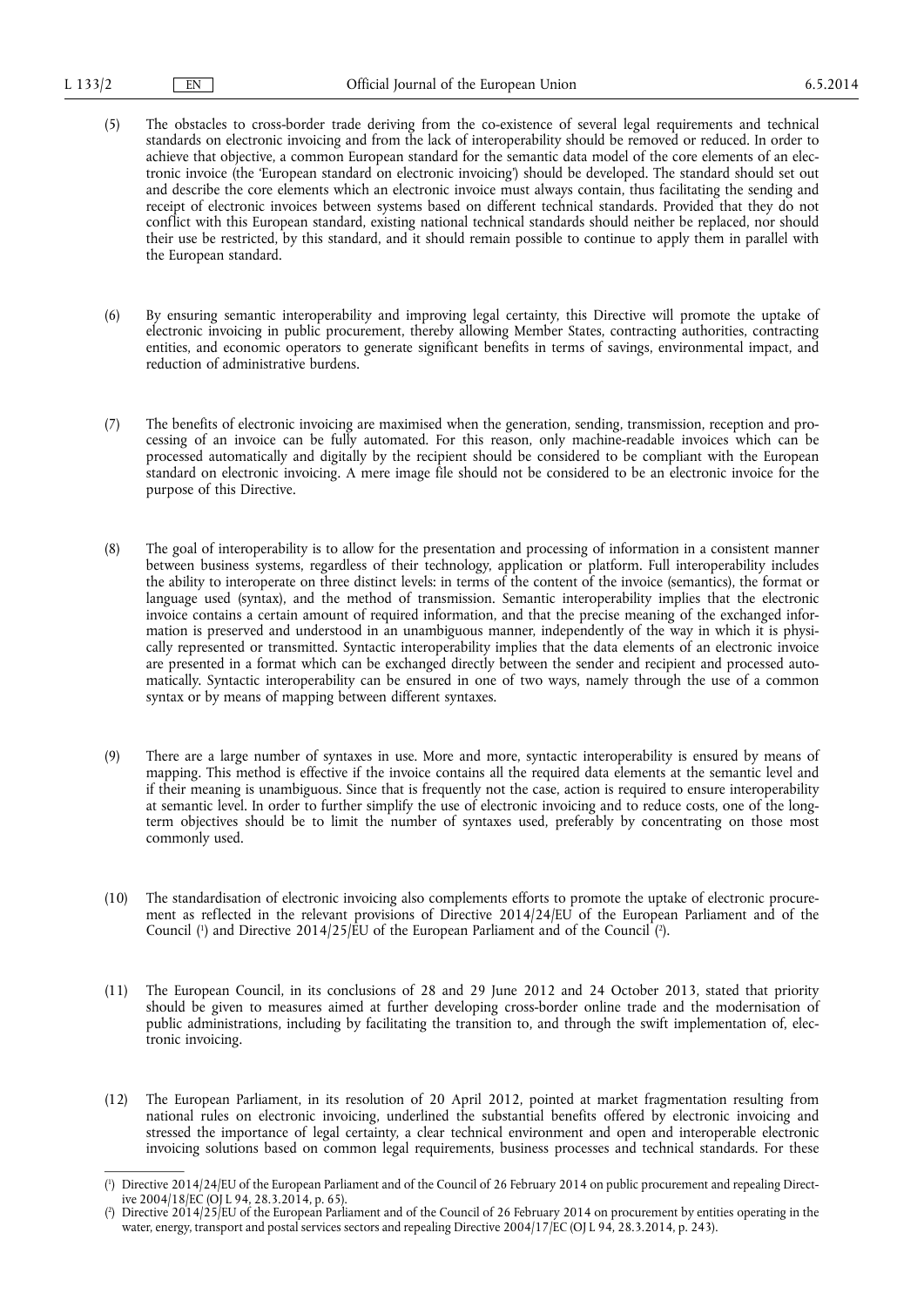reasons, the European Parliament called for making electronic invoicing in public procurement mandatory by 2016.

- (13) The European Multi-Stakeholder Forum on Electronic Invoicing (e-invoicing), set up by Commission Decision of 2 November 2010 ( 1 ), unanimously adopted a Recommendation on the use of a semantic data model to support interoperability for electronic invoicing in October 2013.
- (14) This Directive should apply to electronic invoices received by contracting authorities and contracting entities and issued as a result of the performance of contracts to which Directive 2009/81/EC of the European Parliament and of the Council ( 2 ), Directive 2014/23/EU of the European Parliament and of the Council ( 3 ), Directive 2014/24/EU or Directive 2014/25/EU applies. Only electronic invoices issued by the economic operator to whom the public contract or concession contract has been awarded (the main contractor) should be covered by this Directive. However, when Member States provide for direct payment to subcontractors pursuant to Article 71 of Directive 2014/24/EU and Article 88 of Directive 2014/25/EU, the arrangements to be determined in the procurement documents should include provisions concerning whether or not electronic invoicing is to be used in respect of payments to subcontractors. It should be clarified that, when a contract is awarded to a group of economic operators, this Directive applies to electronic invoices issued both by the group and by the individual economic operators.
- (15) This Directive should also apply to concession contracts involving payment which require invoices to be issued by the economic operator to whom the concession contract has been awarded. The term 'concessions' is defined in point 1 of Article 5 of Directive 2014/23/EU. The object of concessions contracts is the procurement of works or services by means of a concession, the consideration of which consists in the right to exploit the works or services or in that right together with payment.
- (16) This Directive is subject to Article 346 of the Treaty on the Functioning of the European Union. This Directive does not apply to electronic invoices issued as a result of the performance of contracts (declared secret or accompanied by special security measures) which are excluded from the scope of Directive 2014/23/EU, Directive 2014/24/EU and Directive 2014/25/EU pursuant to Articles 10(6), 15(3) and 24(3) thereof respectively. Under the same conditions, a specific exclusion should be provided in this Directive for electronic invoices issued as a result of the performance of such contracts (declared secret or accompanied by special security measures), which fall within the scope of Directive 2009/81/EC.
- (17) The definitions used in this Directive should be in line with other Union legislation on public procurement.
- (18) The Commission should apply the relevant provisions of Regulation (EU) No 1025/2012 of the European Parliament and of the Council ( 4 ) to request that the relevant European standardisation organisation draft a European standard on electronic invoicing. Pursuant to the relevant provisions of Regulation (EU) No 1025/2012, the Commission's decision laying down such a request is subject to the examination procedure referred to in Regulation (EU) No 182/2011 of the European Parliament and of the Council (5).
- (19) The European standard on electronic invoicing should be based on existing technical specifications developed within the framework of European standardisation organisations such as CEN (CWA 16356-MUG and CWA 16562-CEN BII), and should take into account other relevant technical specifications developed within the framework of international standardisation organisations, such as UN/CEFACT (CII v. 2.0) and ISO (Financial Invoice

<sup>(</sup> 1 ) Commission Decision of 2 November 2010 setting up the European Multi-Stakeholder Forum on Electronic Invoicing (e-invoicing) (OJ C 326, 3.12.2010, p. 13).

<sup>(</sup> 2 ) Directive 2009/81/EC of the European Parliament and of the Council of 13 July 2009 on the coordination of procedures for the award of certain works contracts, supply contracts and service contracts by contracting authorities or entities in the fields of defence and security, and amending Directives 2004/17/EC and 2004/18/EC (OJ L 216, 20.8.2009, p. 76).

<sup>(</sup> 3 ) Directive 2014/23/EU of the European Parliament and of the Council of 26 February 2014 on the award of concession contracts (OJ L 94, 28.3.2014, p. 1).

<sup>(</sup> 4 ) Regulation (EU) No 1025/2012 of the European Parliament and of the Council of 25 October 2012 on European standardisation, amending Council Directives 89/686/EEC and 93/15/EEC and Directives 94/9/EC, 94/25/EC, 95/16/EC, 97/23/EC, 98/34/EC, 2004/22/EC, 2007/23/EC, 2009/23/EC and 2009/105/EC of the European Parliament and of the Council and repealing Council Decision 87/95/EEC and Decision No 1673/2006/EC of the European Parliament and of the Council (OJ L 316, 14.11.2012, p. 12).

<sup>(</sup> 5 ) Regulation (EU) No 182/2011 of the European Parliament and of the Council of 16 February 2011 laying down the rules and general principles concerning mechanisms for control by Member States of the Commission's exercise of implementing powers (OJ L 55, 28.2.2011, p. 13).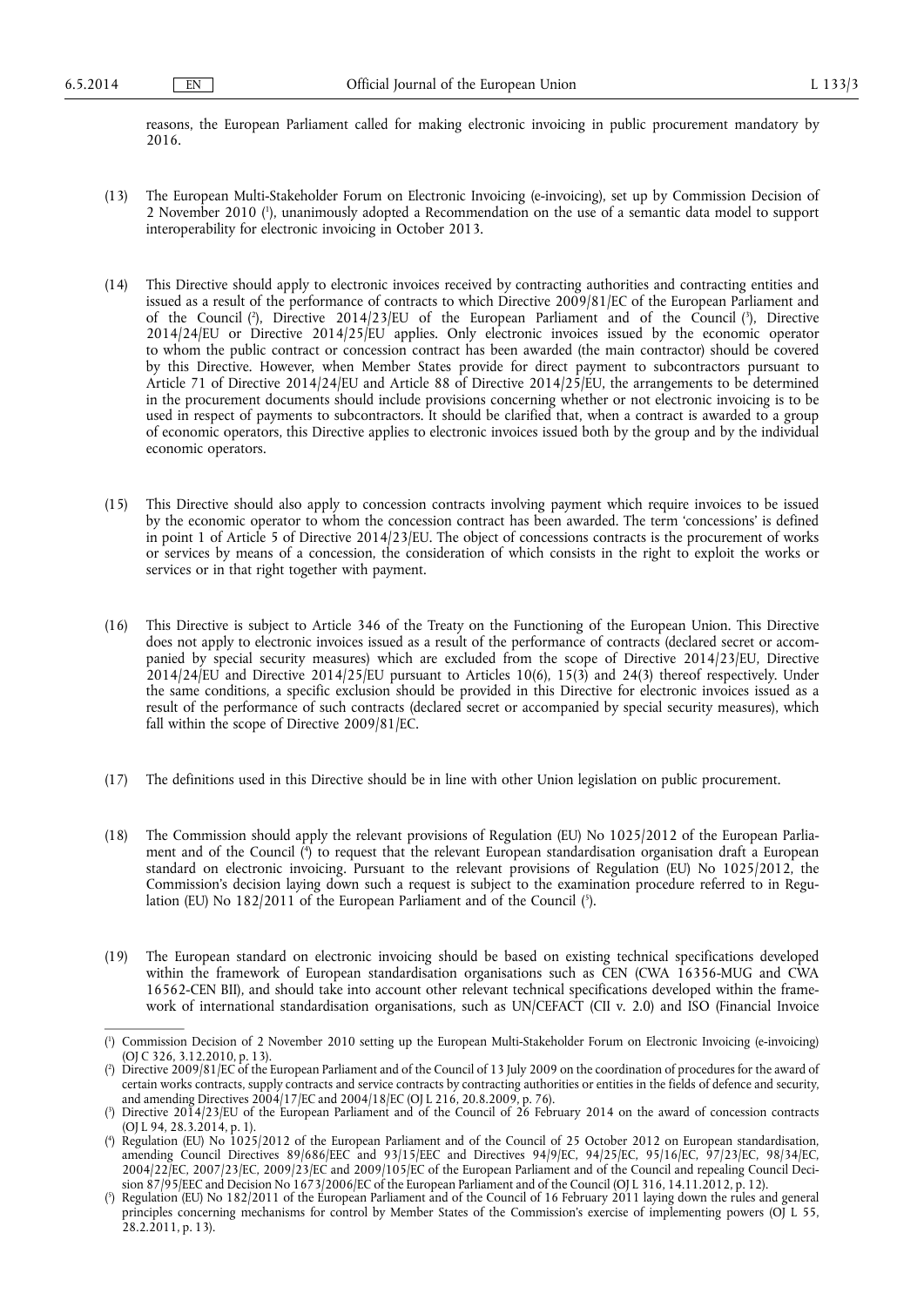based on the ISO 20022 methodology). In carrying out the standardisation request, the relevant European standardisation organisation should also take into account the results of Large-Scale Pilot Projects implemented within the framework of the Policy Support Programme of the Competitiveness and Innovation Framework Programme (CIP) and other relevant bodies' and organisations' technical specifications on electronic invoicing that are widely used by the business community. The European standard on electronic invoicing should also be compatible with the existing standards for payments in order to allow for the automatic processing of payments.

- (20) In its request to the relevant European standardisation organisation, the Commission should require that the European standard on electronic invoicing be technologically neutral in order to avoid any distortion of competition, that it be compatible with relevant international standards on electronic invoicing in order to prevent suppliers from third countries encountering technical market access barriers and to make it easier for European suppliers to send electronic invoices to buyers in third countries, and that it comply with Council Directive 2006/112/EC ( 1 ). Since electronic invoices may contain personal data, the Commission should also require that the European standard on electronic invoicing takes account of the protection of personal data, in accordance with Directive 95/46/EC of the European Parliament and of the Council ( 2 ) and the principles of data protection by design, proportionality and data minimisation. In addition to those minimum requirements, the Commission should determine, in its request to the relevant European standardisation organisation, further requirements as to the content of the European standard on electronic invoicing and a deadline for its adoption.
- (21) In order to ensure that small and medium-sized enterprises can also benefit from electronic invoicing in public procurement, the European standard on electronic invoicing should make it possible to set up user-friendly electronic invoicing systems, namely ones which are easy to understand and easy to use. In this respect, the fact that small and medium-sized enterprises, in particular, as well as smaller contracting authorities and contracting entities have limited staff and financial resources should also be taken into account.
- (22) The European standard on electronic invoicing should also be suitable for use in commercial transactions between enterprises. Therefore, in order to allow private economic operators to use the new standard in their business dealings with one another, the Commission should ensure that the standard is not developed in a way which makes it suitable for use solely in the area of public procurement.
- (23) Invoices issued in different business sectors may require the inclusion of information specific to those sectors. Nevertheless, a limited number of common standard elements should be included in all invoices. The presence of those elements is indispensable for verifying whether the invoice properly reflects the underlying business transaction and ensuring that the invoice is legally valid. A list of such elements required for VAT purposes is provided by Directive 2006/112/EC. The European standard on electronic invoicing should be consistent with this set of elements.
- (24) The European standard on electronic invoicing should define semantic data elements referring, in particular, to complementary seller and buyer data, process identifiers, invoice attributes, invoice item details, delivery information, and payment details and terms. The core elements of an electronic invoice should be included in every electronic invoice. This should ensure the clear and uniform application of electronic invoicing.
- (25) While the sender of an electronic invoice should continue to have the possibility to guarantee the authenticity of the origin and the integrity of the content of the invoice by several methods, including by means of an electronic signature, in order to ensure compliance with Directive 2006/112/EC, the European standard on electronic invoicing should not contain as one of its elements a requirement for an electronic signature.
- (26) In order to avoid excessive costs and burdens for contracting authorities and contracting entities, the relevant European standardisation organisation should be requested to identify a list with a limited number of syntaxes which comply with the European standard on electronic invoicing. That list should not form part of the European standard on electronic invoicing. The identified syntaxes must already be widely and successfully used by

<sup>(</sup> 1 ) Council Directive 2006/112/EC of 28 November 2006 on the common system of value added tax (OJ L 347, 11.12.2006, p. 1).

<sup>(</sup> 2 ) Directive 95/46/EC of the European Parliament and of the Council of 24 October 1995 on the protection of individuals with regard to the processing of personal data and on the free movement of such data (OJ L 281, 23.11.1995, p. 31).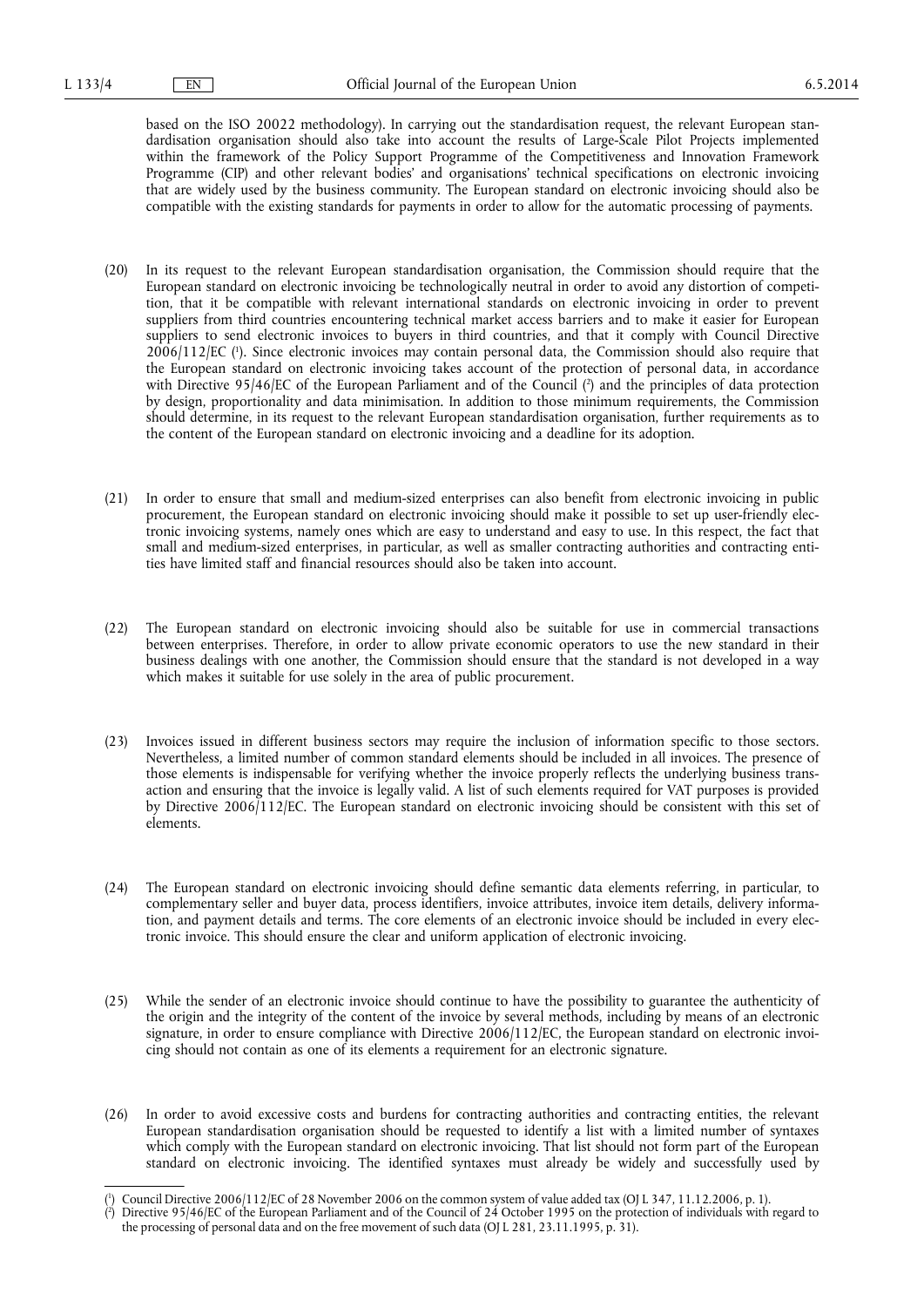economic operators and contracting authorities. In order to facilitate and accelerate implementation by Member States, the relevant European standardisation organisation should be requested to provide appropriate syntax bindings from the European standard on electronic invoicing to all syntaxes identified in the list. Syntax bindings are guidelines on how the standard could be represented in the various syntaxes. This standardisation deliverable should complement the European standard on electronic invoicing and the list of syntaxes.

- (27) In order to facilitate the use of the European standard on electronic invoicing, the European standardisation organisation should also be requested to draft guidelines on transmission interoperability. Those guidelines should not form part of the European standard on electronic invoicing or be binding on contracting authorities and contracting entities.
- (28) Prior to the introduction of the European standard on electronic invoicing in the Member States, the practical application of the standard should be sufficiently tested. This assessment should be done during the drawing up of the standard. That assessment should involve end users, and should address, in particular, aspects of practicality and user-friendliness, and should demonstrate that the standard can be implemented in a cost efficient and proportionate manner.
- (29) Where the European standard on electronic invoicing and the list of syntaxes complying with the standard drawn up by the relevant European standardisation organisation satisfy the requirements contained in the Commission's request to the European standardisation organisation, and where the standard has been tested, the references of the European standard on electronic invoicing and the list of syntaxes should be published in the *Official Journal of the European Union*.
- (30) The provisions on the development of the standard and the other standardisation deliverables laid down in this Directive are in line with the relevant provisions of Regulation (EU) No 1025/2012. However, taking into account the specificities of this Directive, it is appropriate to provide that the decisions to publish, not to publish or to publish with restriction the references to the standard and the list of syntaxes be adopted in accordance with the examination procedure. This should however be without prejudice to the application of the relevant provisions of Regulation (EU) No 1025/2012 concerning formal objections to harmonised standards.
- (31) European standardisation organisations regularly review and update standards in order to respond to technological developments. In light of the rapid nature of such developments in the ICT sector, the Commission should also be able to request that the relevant European standardisation organisation revise and update the European standard on electronic invoicing in order to take those developments into account and to ensure continuing interoperability.
- (32) In order to respond to technological developments or market requirements, the Commission should be able to adopt an implementing act to review and update the list of syntaxes. In the case of more complex adjustments, the Commission should also be able to request that the relevant European standardisation organisation revise and update the list of syntaxes.
- (33) Where it considers it necessary to ensure full and ongoing interoperability, to take into account technological developments or to limit the number of syntaxes to be used, the Commission should be able to review a list of syntaxes already published. In so doing, the Commission should take into account the list of syntaxes identified, reviewed and updated by the relevant European standardisation organisation.
- (34) Upon the expiry of the transposition deadlines laid down in this Directive, contracting authorities and contracting entities should be obliged to receive and process electronic invoices which comply with the European standard on electronic invoicing and with any of the syntaxes on the list published by the Commission in the *Official Journal of the European Union*. Contracting authorities and contracting entities should therefore not refuse electronic invoices which meet the above conditions solely on the grounds of non-compliance with requirements (for example national or sector-specific requirements, or additional technical requirements of any kind) other than those specifically provided for in this Directive. However, other compelling grounds for refusal, such as those relating to contractual conditions, should not be affected by this obligation. Before paying the invoice, contracting authorities and contracting entities should in any case remain free to verify whether the content of the electronic invoice correctly reflects the underlying business transaction (for example whether the invoice amount is correct) and whether the invoice has been addressed to the correct recipient. The obligation to not refuse electronic invoices in accordance with this Directive is without prejudice to Directive 2011/7/EU of the European Parliament and of the Council ( 1 ).

<sup>(</sup> 1 ) Directive 2011/7/EU of the European Parliament and of the Council of 16 February 2011 on combating late payment in commercial transactions (OJ L 48, 23.2.2011, p. 1).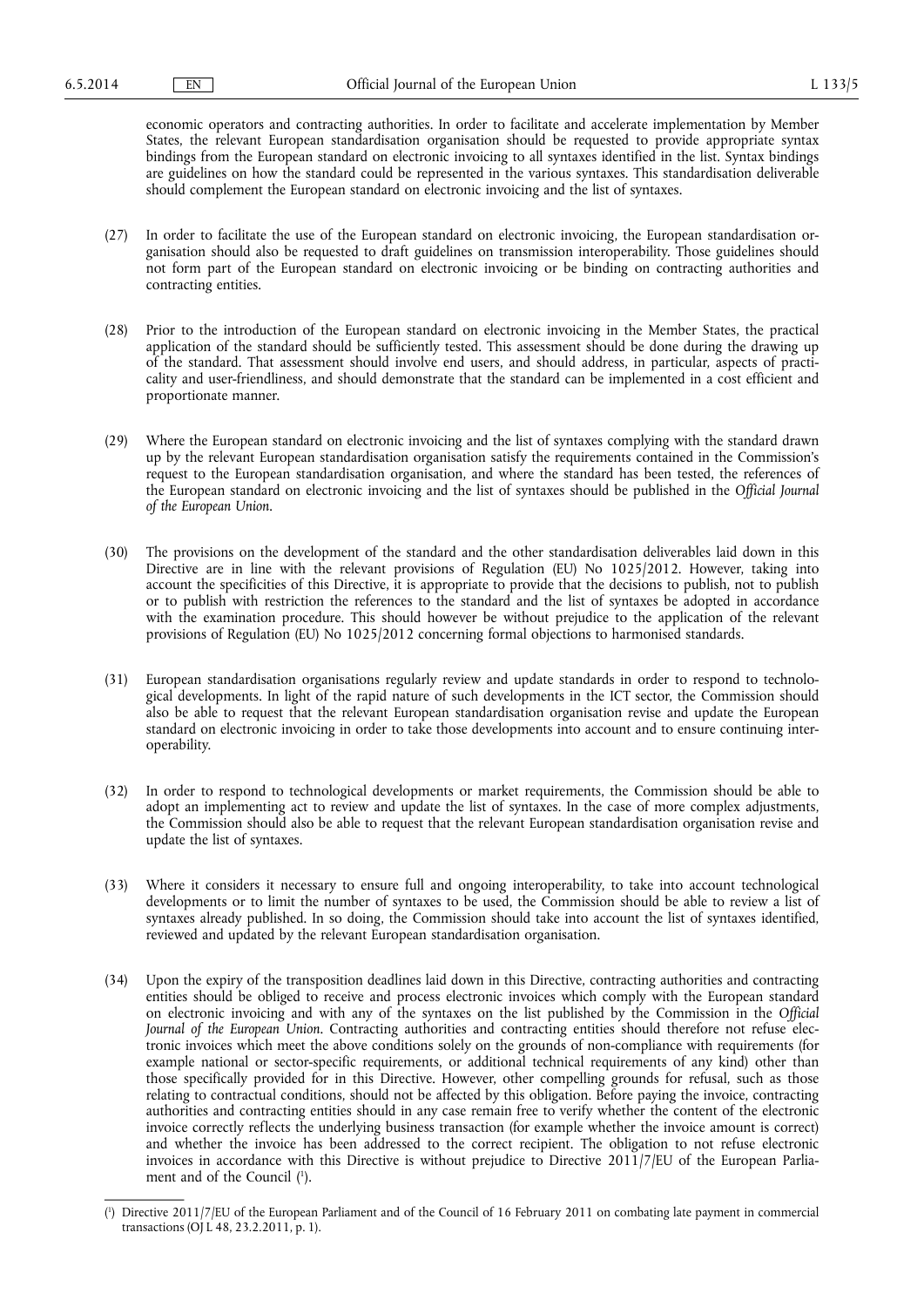- (35) This Directive should only require recipients of an invoice, i.e. contracting authorities, central purchasing bodies and contracting entities, to accept and process electronic invoices. This Directive should be without prejudice to the right of the sender of the invoice to choose between submitting the invoice in accordance with the European standard on electronic invoicing, in accordance with national or other technical standards, or in paper format. However, this Directive should not prevent Member States from mandating that only electronic invoices be submitted in the framework of public procurement. Where the sender chooses to submit the invoice using the European standard on electronic invoicing, the recipient's obligation to receive and process should only apply if the invoice is in one of the syntaxes included on the list of syntaxes published by the Commission in the *Official Journal of the European Union*. This should be without prejudice to the sender using the services of a third party to translate between its own syntax and one of those on the list.
- (36) The European Data Protection Supervisor has been consulted in accordance with Article 28(2) of Regulation (EC) No 45/2001 of the European Parliament and of the Council (<sup>1</sup>) and issued an opinion on 11 November 2013 (<sup>2</sup>). In his opinion he published recommendations for ensuring adequate data protection in the application of this Directive. Those recommendations should be borne in mind when drawing up the European standard on electronic invoicing and in the processing of personal data by contracting authorities and contracting entities. In particular, it should be made clear that existing data protection laws also apply in the area of electronic invoicing and that the publication of personal data for transparency and accountability purposes must be in keeping with the protection of privacy.
- (37) Since Directive 2006/112/EC contains rules on invoicing, including on electronic invoicing, its relationship with this Directive should be clarified. This Directive pursues a different objective, has a scope of application different from that of Directive 2006/112/EC and hence, it does not affect the provisions on the use of electronic invoices for VAT purposes contained therein. In particular, Article 232 of Directive 2006/112/EC governs the relations between trading parties and aims to ensure that the use of electronic invoices by the sender cannot be imposed on the recipient. However, this should be without prejudice to the right of Member States to impose on contracting authorities and contracting entities an obligation to receive electronic invoices under certain conditions.
- (38) In order to allow contracting authorities and contracting entities to properly prepare and take the technical measures that, following the establishment of the European standard on electronic invoicing and the approval of the list of syntaxes, are necessary to comply with this Directive, and in view of the necessity for swift implementation of electronic invoicing, a transposition deadline of 18 months following the publication of the reference of the European standard on electronic invoicing and the list of syntaxes in the *Official Journal of the European Union*  should be considered justified. By derogation from this general transposition deadline and in order to facilitate the take up of electronic invoicing for certain contracting authorities, such as local and regional contracting authorities and public undertakings, Member States should be allowed to postpone the application of this Directive for sub-central contracting authorities and contracting entities until 30 months following the publication of the reference of the European standard on electronic invoicing and the list of syntaxes in the *Official Journal of the European Union*. This possibility to postpone the application of the requirements of this Directive should not apply to central purchasing bodies.
- (39) In order to facilitate the implementation of the requirements of this Directive for contracting authorities and contracting entities, the Commission should ensure that Member States are kept fully and regularly informed of the progress of work in terms of the development of the standard and the related standardisation deliverables to be undertaken by the relevant European standardisation organisation. This should allow the Member States to undertake the necessary preparatory work with a view to completing implementation within the agreed deadlines.
- (40) Since contracting authorities and contracting entities will be able to accept electronic invoices which comply with standards other than the European standard on electronic invoicing as well as paper invoices unless otherwise provided in national legislation, this Directive does not place any additional costs or burden on enterprises, including micro, small and medium-sized enterprises within the meaning of Commission Recommendation 2003/361/EC ( 3 ). Furthermore, the Commission and the Member States should make every effort to minimise the

<sup>(</sup> 1 ) Regulation (EC) No 45/2001 of the European Parliament and of the Council of 18 December 2000 on the protection of individuals with regard to the processing of personal data by the Community institutions and bodies and on the free movement of such data (OJ L 8, 12.1.2001, p. 1).

<sup>(</sup> 2 ) OJ C 38, 8.2.2014, p. 2.

<sup>(</sup> 3 ) Commission Recommendation 2003/361/EC of 6 May 2003 concerning the definition of micro, small and medium-sized enterprises (OJ L 124, 20.5.2003, p. 36).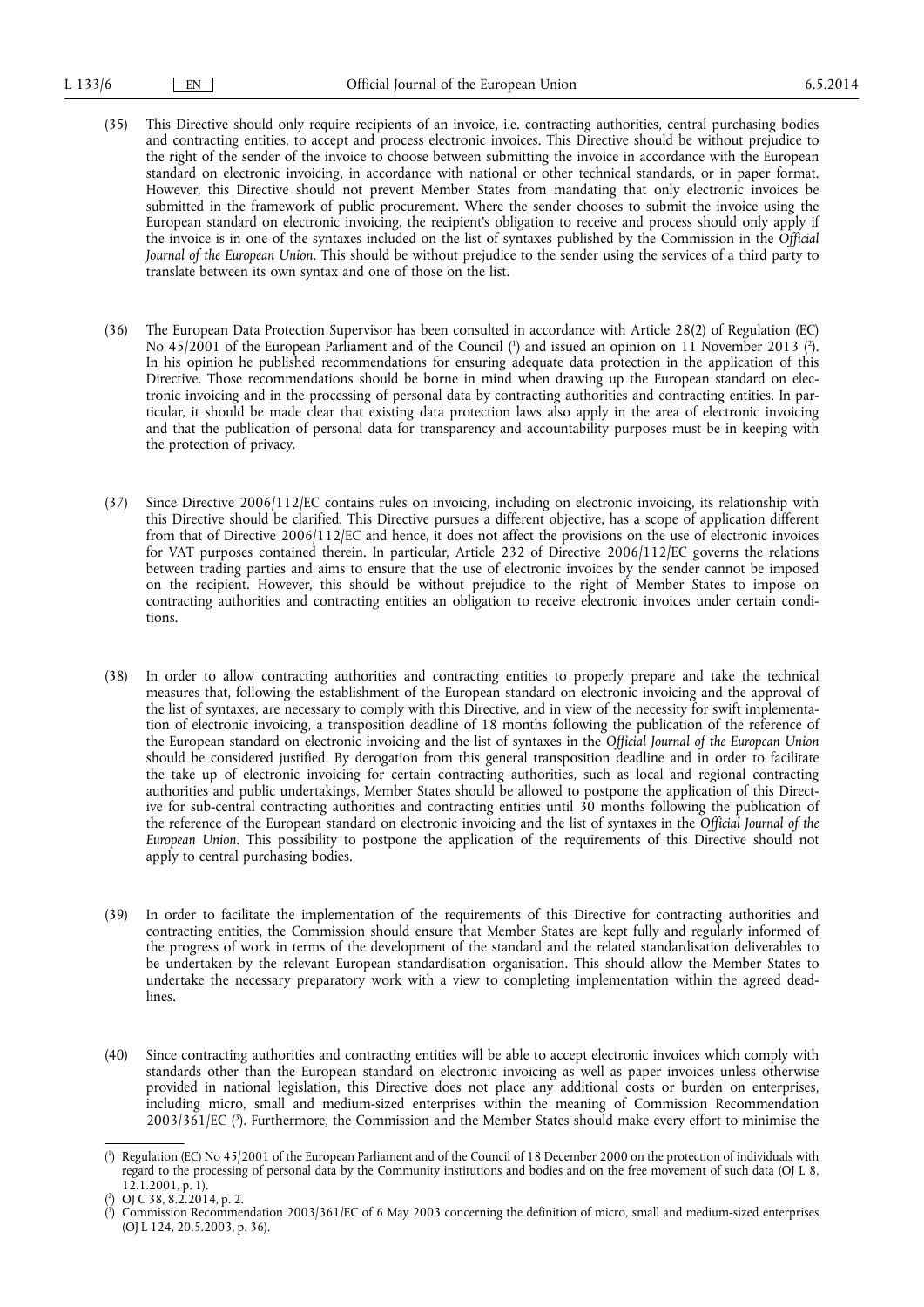cost of the European standard on electronic invoicing for its users, in particular for micro, small and mediumsized enterprises, so as to facilitate its uptake across the European Union.

- (41) When implementing this Directive, Member States should take into account the needs of small and medium-sized enterprises and smaller contracting authorities and contracting entities, and offer to all contracting authorities, contracting entities and suppliers the necessary support so that the European standard on electronic invoicing can be used. Moreover, training measures should be provided, in particular for small and medium-sized enterprises.
- (42) In order to facilitate the technical and procedural adaptations which need to be undertaken by all parties involved in public procurement to ensure the successful implementation of this Directive Member States should, where possible, make Structural Fund assistance available to all eligible contracting authorities, contracting entities, and small and medium-sized enterprises.
- (43) In order to ensure uniform conditions for the implementation of this Directive, and for the drawing up, the restriction and the review of the list of syntaxes, implementing powers should be conferred on the Commission. Those powers should be exercised in accordance with Regulation (EU) No 182/2011. The examination procedure should be used for the adoption of the implementing acts concerning the list of syntaxes given that they serve to facilitate the application of the European standard on electronic invoicing and ensure interoperability and rapid response to technological developments. The examination procedure should also be used for the adoption of implementing acts with respect to the objections to the European standard on electronic invoicing, given that those acts could have consequences for the obligation to receive and process electronic invoices.
- (44) Since the objectives of this Directive, namely the removal of market barriers and obstacles to trade deriving from the existence of differing national rules and standards and ensuring interoperability, cannot be sufficiently achieved by the Member States but can therefore be better achieved at Union level, the Union may adopt measures, in accordance with the principle of subsidiarity as set out in Article 5 of the Treaty on European Union. In accordance with the principle of proportionality, as set out in that Article, this Directive does not go beyond what is necessary in order to achieve those objectives,

HAVE ADOPTED THIS DIRECTIVE:

### *Article 1*

#### **Scope**

This Directive shall apply to electronic invoices issued as a result of the performance of contracts to which Directive 2009/81/EC, Directive 2014/23/EU, Directive 2014/24/EU or Directive 2014/25/EU applies.

This Directive shall not apply to electronic invoices issued as a result of the performance of contracts falling within the scope of Directive 2009/81/EC, where the procurement and performance of the contract are declared to be secret or must be accompanied by special security measures in accordance with the laws, regulations or administrative provisions in force in a Member State, and provided that the Member State has determined that the essential interests concerned cannot be guaranteed by less intrusive measures.

# *Article 2*

#### **Definitions**

For the purposes of this Directive, the following definitions shall apply:

- (1) 'electronic invoice' means an invoice that has been issued, transmitted and received in a structured electronic format which allows for its automatic and electronic processing;
- (2) 'core elements of an electronic invoice' means a set of essential information components which an electronic invoice must contain in order to enable cross-border interoperability, including the necessary information to ensure legal compliance;
- (3) 'semantic data model' means a structured and logically interrelated set of terms and their meanings that specify the core elements of an electronic invoice;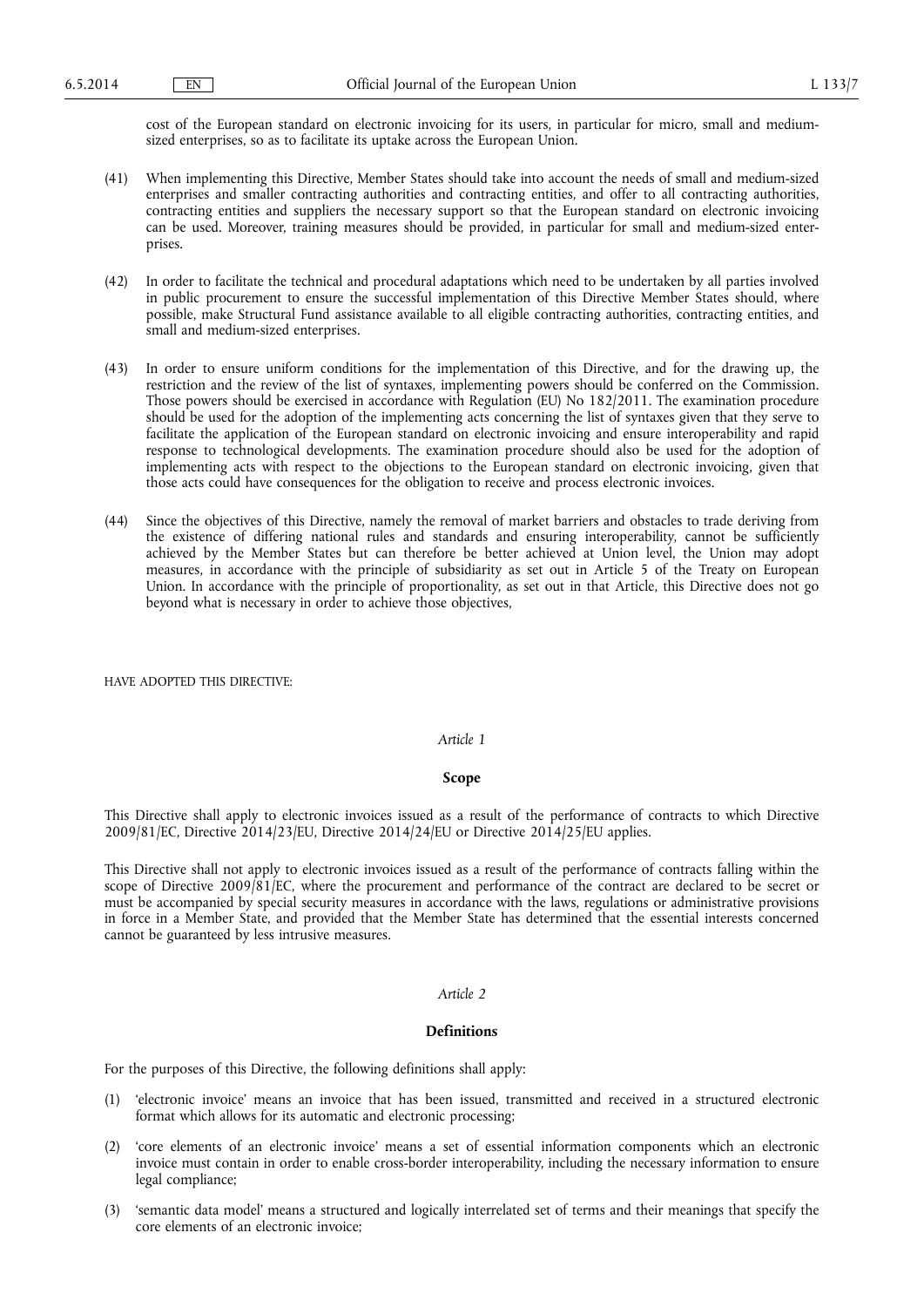- (4) 'syntax' means the machine readable language or dialect used to represent the data elements contained in an electronic invoice;
- (5) 'syntax bindings' means guidelines on how a semantic data model for an electronic invoice could be represented in the various syntaxes;
- (6) 'contracting authorities' means contracting authorities as defined in point 17 of Article 1 of Directive 2009/81/EC, Article 6(1) of Directive 2014/23/EU and point (1) of Article 2(1) of Directive 2014/24/EU;
- (7) 'sub-central contracting authorities' means sub-central contracting authorities as defined in point (3) of Article 2(1) of Directive 2014/24/EU;
- (8) 'central purchasing body' means central purchasing body as defined in point (16) of Article 2(1) of Directive  $2014/24$ /EU;
- (9) 'contracting entities' means contracting entities as defined in point 17 of Article 1 of Directive 2009/81/EC, Article 7(1) and (2) of Directive 2014/23/EU and Article 4(1) of Directive 2014/25/EU;
- (10) 'international standard' means an international standard as defined in point (a) of Article 2(1) of Regulation (EU) No 1025/2012;
- (11) 'European standard' means a European standard as defined in point (b) of Article 2(1) of Regulation (EU) No 1025/2012.

### *Article 3*

# **Establishment of a European standard**

1. The Commission shall request that the relevant European standardisation organisation draft a European standard for the semantic data model of the core elements of an electronic invoice (the 'European standard on electronic invoicing').

The Commission shall require that the European standard on electronic invoicing complies at least with the following criteria:

- it is technologically neutral,
- it is compatible with relevant international standards on electronic invoicing,
- it has regard to the need for personal data protection in accordance with Directive 95/46/EC, to a 'data protection by design' approach and to the principles of proportionality, data minimisation and purpose limitation,
- it is consistent with the relevant provisions of Directive 2006/112/EC,
- it allows for the establishment of practical, user-friendly, flexible and cost-efficient electronic invoicing systems,
- it takes into account the special needs of small and medium-sized enterprises as well as of sub-central contracting authorities and contracting entities,
- it is suitable for use in commercial transactions between enterprises.

The Commission shall request that the relevant European standardisation organisation provide a list with a limited number of syntaxes which comply with the European standard on electronic invoicing, the appropriate syntax bindings and guidelines on transmission interoperability, in order to facilitate the use of such standard.

The requests shall be adopted in accordance with the procedure laid down in Article 10(1) to (5) of Regulation (EU) No 1025/2012.

As part of the work to develop the standard by the relevant European standardisation organisation, and within the timeline identified in paragraph 2, the standard shall be tested as to its practical application for an end user. The Commission shall retain overall responsibility for the testing and shall ensure that, during the performance of the test, special account be taken of the respect for the criteria of practicality, user-friendliness and possible implementation costs in accordance with the second subparagraph of paragraph 1. The Commission shall submit a report on the outcome of the test to the European Parliament and the Council.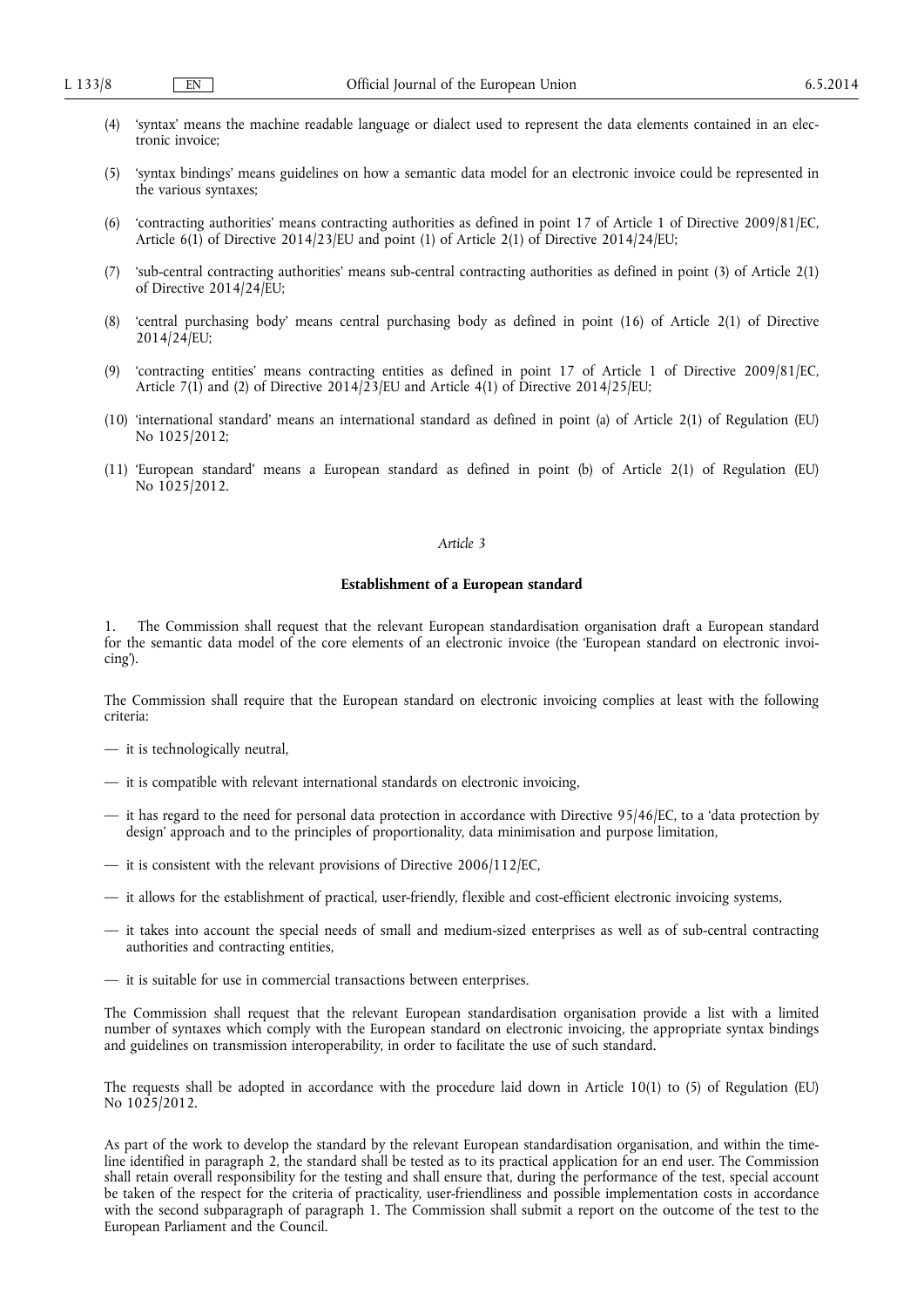2. Where the European standard on electronic invoicing, drawn up in accordance with the request referred to in paragraph 1, satisfies the requirements contained therein and where a test phase in accordance with the fifth subparagraph of paragraph 1 has been completed, the Commission shall publish the reference to the standard in the *Official Journal of the European Union*, together with the list of a limited number of syntaxes drawn up in accordance with the request referred to in paragraph 1. That publication shall be completed by 27 May 2017.

#### *Article 4*

### **Formal objections to the European standard**

1. Where a Member State or the European Parliament considers that the European standard on electronic invoicing and the list of syntaxes do not entirely satisfy the requirements set out in Article 3(1), it shall inform the Commission thereof with a detailed explanation, and the Commission shall decide:

- (a) to publish, not to publish, or to publish with restriction the references to the European standard on electronic invoicing and the list of syntaxes concerned in the *Official Journal of the European Union*;
- (b) to maintain, to maintain with restriction or to withdraw the references to the European standard on electronic invoicing and to the list of syntaxes concerned in, or from, the *Official Journal of the European Union*.

2. The Commission shall publish on its website information on the European standard on electronic invoicing and the list of syntaxes that have been subject to the decision referred to in paragraph 1.

The Commission shall inform the European standardisation organisation concerned of the decision referred to in paragraph 1 and, if necessary, shall request the revision of the European standard on electronic invoicing or list of syntaxes concerned.

4. The decisions referred to in point (a) and point (b) of paragraph 1 of this Article shall be adopted in accordance with the examination procedure referred to in Article 10(2).

#### *Article 5*

### **Maintenance and further development of the European standard and the list of syntaxes**

1. In order to take into account technological developments and to ensure full and ongoing interoperability in electronic invoicing in public procurement, the Commission may:

(a) update or revise the European standard on electronic invoicing;

(b) update or revise the list of syntaxes published by the Commission in the *Official Journal of the European Union*.

2. Where the Commission decides to undertake the action referred to in point (a) of paragraph 1, it shall make a request to the relevant European standardisation organisation. That request shall be made in accordance with the procedure referred to in Article  $3(1)$  without applying the deadlines provided for therein.

3. Article 4 shall apply to any update or revision undertaken in accordance with point (a) of paragraph 1.

4. Where the Commission decides to undertake the action referred to in point (b) of paragraph 1, it shall do so either in accordance with the examination procedure referred to in Article  $10(2)$  or by making a request to the relevant European standardisation organisation. Such request shall be made in accordance with the procedure referred to in Article 3(1) without applying the deadlines provided for therein.

# *Article 6*

# **Core elements of an electronic invoice**

The core elements of an electronic invoice are, inter alia:

- (a) process and invoice identifiers;
- (b) the invoice period;
- (c) seller information;
- (d) buyer information;
- (e) payee information;
- (f) seller's tax representative information;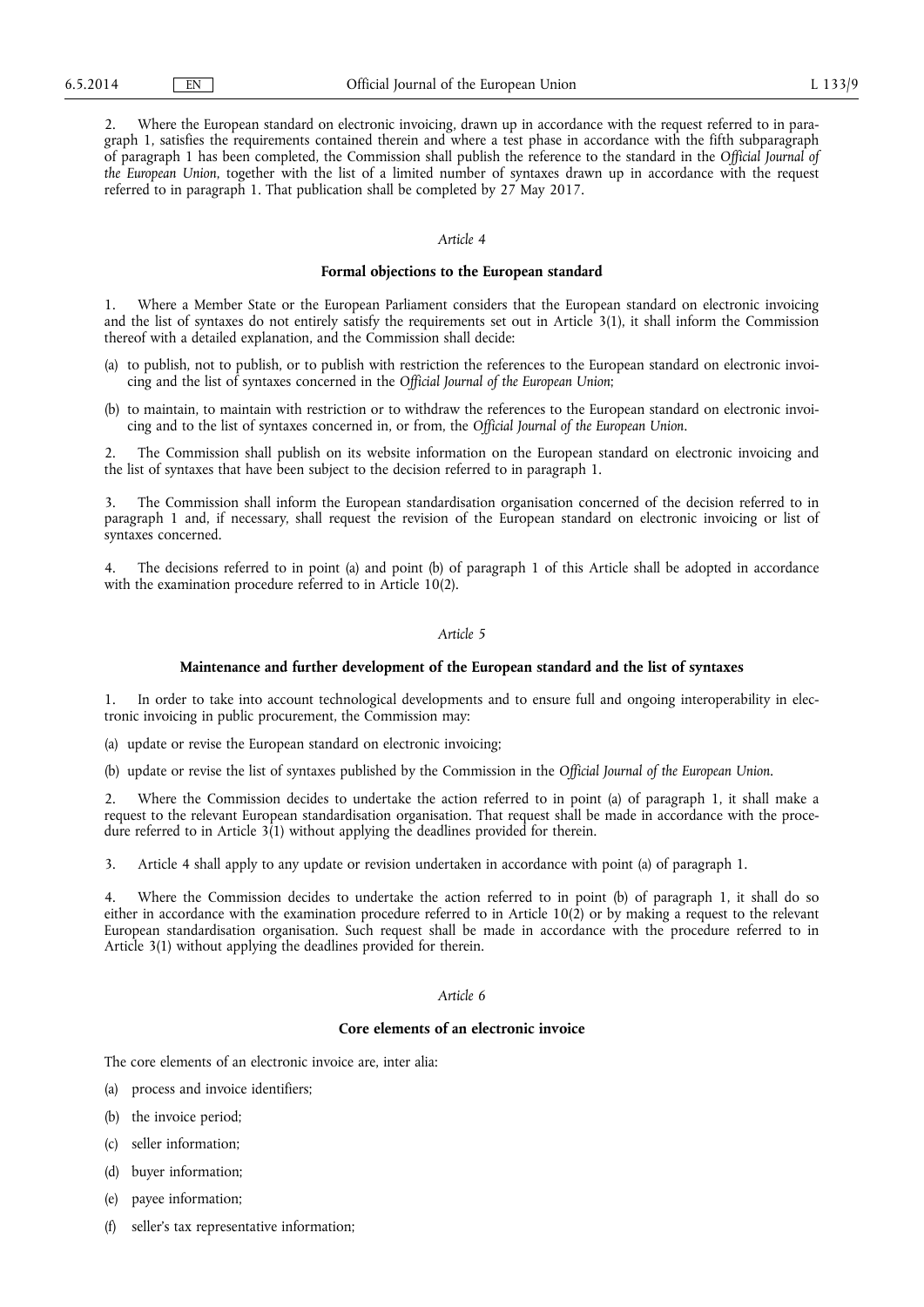- (g) contract reference;
- (h) delivery details;
- (i) payment instructions;
- (j) allowance or charge information;
- (k) invoice line item information;
- invoice totals:
- (m) VAT breakdown.

#### *Article 7*

#### **Receipt and processing of electronic invoices**

Member States shall ensure that contracting authorities and contracting entities receive and process electronic invoices which comply with the European standard on electronic invoicing whose reference has been published pursuant to Article 3(2) and with any of the syntaxes on the list published pursuant to Article 3(2).

# *Article 8*

#### **Data protection**

1. This Directive is without prejudice to applicable Union and national law on data protection.

2. Subject to any provisions to the contrary in Union or national law and without prejudice to the exemptions and restrictions set out in Article 13 of Directive 95/46/EC, personal data obtained for the purpose of electronic invoicing may be used only for that purpose or for purposes compatible with it.

3. Without prejudice to the exemptions and restrictions set out in Article 13 of Directive 95/46/EC, Member States shall ensure that arrangements for the publication, for transparency and accounting purposes, of personal data gathered in connection with electronic invoicing are consistent with the purpose of such publication and with the principle of the protection of privacy.

# *Article 9*

#### **Use of electronic invoices for VAT purposes**

This Directive is without prejudice to the provisions of Directive 2006/112/EC.

#### *Article 10*

#### **Committee procedure**

1. The Commission shall be assisted by a committee. That committee shall be a committee within the meaning of Regulation (EU) No 182/2011.

2. Where reference is made to this paragraph, Article 5 of Regulation (EU) No 182/2011 shall apply.

# *Article 11*

#### **Transposition**

1. Member States shall adopt, publish and apply the laws, regulations and administrative provisions necessary to comply with this Directive at the latest by 27 November 2018. They shall forthwith communicate the text of those measures to the Commission.

2. By way of derogation from paragraph 1, Member States shall, not later than 18 months after the publication of the reference of the European standard on electronic invoicing in the *Official Journal of the European Union*, adopt, publish and apply the provisions necessary to comply with the obligation contained in Article 7 to receive and process electronic invoices.

Member States may postpone the application referred to in the first subparagraph with regard to their sub-central contracting authorities and contracting entities until 30 months after publication of the reference of the European standard on electronic invoicing in the *Official Journal of the European Union* at the latest.